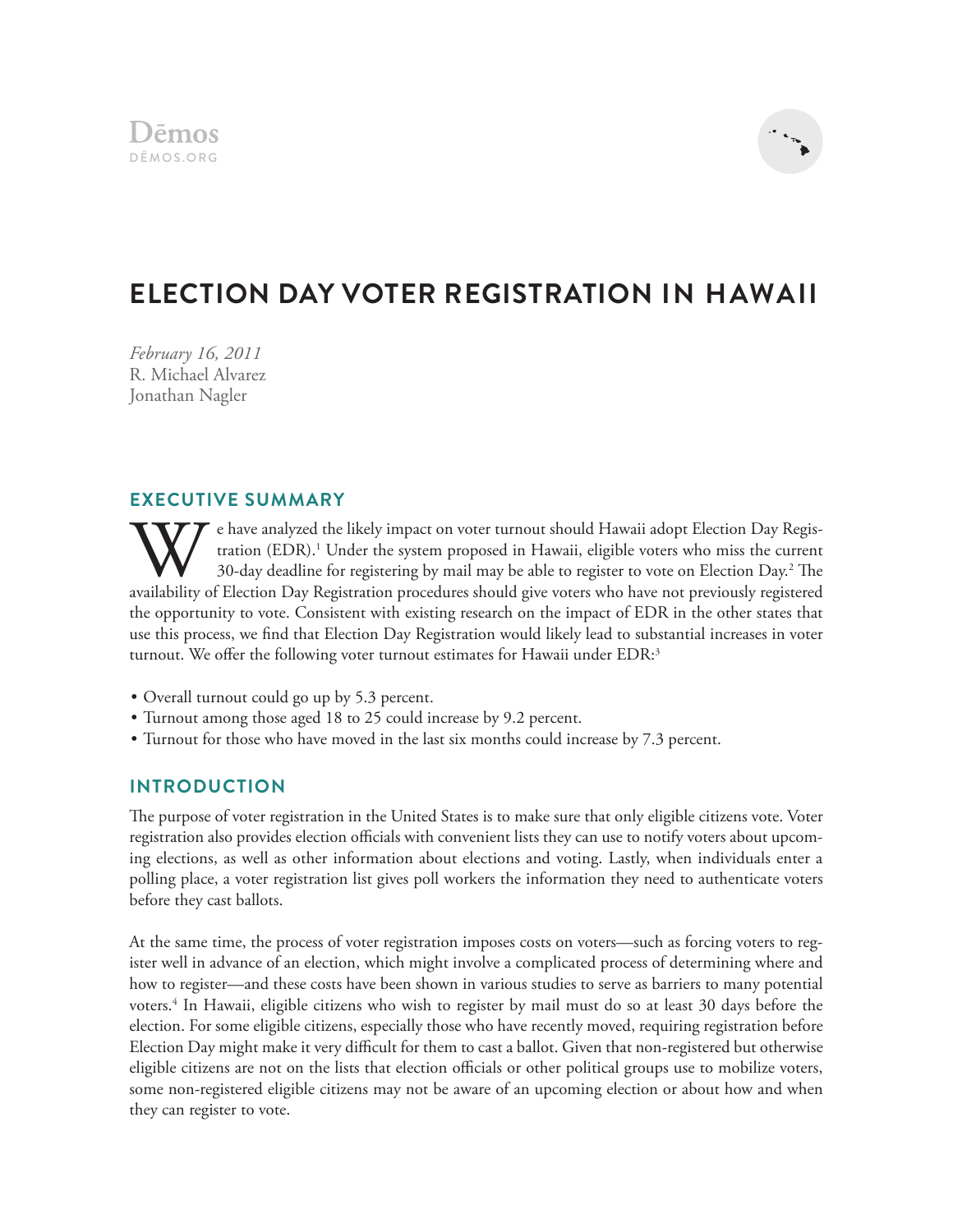In the last few decades, the costs associated with voter registration have been the focus of significant federal legislation. In 1993, the National Voter Registration Act (NVRA) required states to offer voter registration in places where residents register their motor vehicles, and in state agencies like public assistance offices. Finally, NVRA required that states allow for mail-in voter registration. More recently, in 2002, the Help America Vote Act (HAVA) attempted to significantly improve voter registration practices across the nation by requiring states to develop computerized, statewide voter registries, and also requiring all states to adopt provisional voting.

Currently, there are six states that have substantial experience allowing eligible citizens to register to vote on Election Day: Idaho, Maine, Minnesota, New Hampshire, Wisconsin, and Wyoming.<sup>5</sup> Three other states—Iowa, Montana, and North Carolina—and the District of Columbia have more recently adopted EDR or similar procedures. The six states with substantial experience with EDR have shown that it is an effective way to increase voter participation without complicating election administration or leading to increased voter fraud. Research regarding the experiences of these six states with Election Day Registration has shown that:

- Voter participation is somewhere between 3 and 6 percentage points higher than were EDR not used in those states;
- Citizens who have recently moved, or are younger, find it easier to register and vote;
- Election administration, when EDR is thoughtfully implemented, can be improved and EDR does not undermine the Election Day experience of poll workers or voters;
- And, there is no evidence that the prospects for election fraud are increased.<sup>6</sup>

Thus, based on the previous experience of these states, previous research that we have conducted, academic research on voter participation and Election Day Registration, and new research we present below, we believe that Hawaii will have a positive experience with Election Day Registration, provided that it is appropriately implemented. We estimate that turnout in the state could increase, possibly by as much as 5.3 percent, resulting in more than 47,500 new voters in future presidential elections. Having more voters on the rolls, and allowing previously-registered voters to use EDR to update their addresses will improve election administration and give election officials throughout the state better information when they want to contact voters about upcoming elections and provide them with related information. Finally, increasing voter participation should lead to a stronger democracy and a strengthened civic culture in Hawaii.

#### **EDR, REGISTRATION, AND TURNOUT**

Determining voters' eligibility before allowing them to cast a vote has a long history in the United States. Studies of early American political history have shown that eligibility was determined at polling places by party observers, who could challenge a voter's ability to participate in an election.7 Pre-election voter registration practices began early in American history, but became widespread in the decades after the Civil War.<sup>8</sup> In some states voter registration requirements were part of an array of measures, including poll taxes and literacy tests, that were used to disenfranchise segments of the potential electorate, including immigrants, the poor, and minorities. Early registration practices were often quite restrictive themselves, for example, requiring annual or periodic, in-person registration at a county office during weekday business hours.<sup>9</sup>

Liberalization of voter registration laws began with the civil rights movement, culminating in the passage of the Voting Rights Act of 1965 (VRA). The VRA eliminated many of the systematic barriers that made registration and voting difficult for poor and minority voters, and empowered the federal government to oversee the elimination of voting restrictions. Many states substantially reformed their registration and voting procedures after passage of the VRA.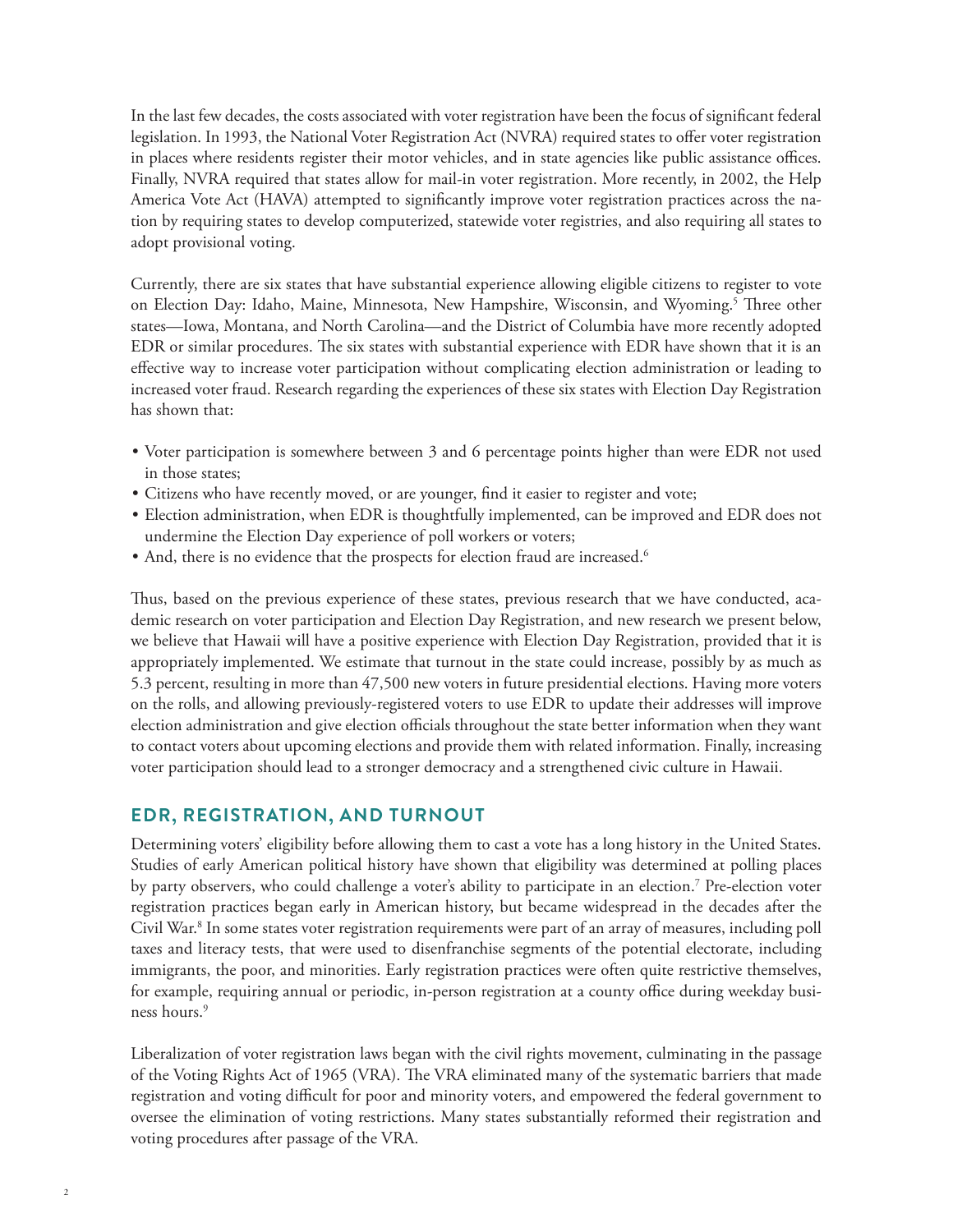But even with these reforms in some states, many other states continued to use restrictive registration practices after the passage of the VRA. In particular, in many places local election officials had substantial discretion regarding the implementation of registration and voting procedures, and a patchwork quilt of registration practices existed in many states and across the nation. Additionally, research by scholars showed that many voting and registration practices, particularly the practice of requiring registration well in advance of Election Day, substantially reduced voter turnout.<sup>10</sup> This led to the enactment of the National Voter Registration Act of 1993 (NVRA), which sought to simplify the registration process and to improve the integrity of voter registries. Key to the NVRA was an expansion of avenues by which a citizen could register to vote, including registration by mail, at departments of motor vehicles, and in state public assistance offices. NVRA also provided for new rules regarding procedures for how voters could be removed from registration rolls.

More recently, problems in the 2000 presidential election led to additional federal efforts to reform the voter registration process. Congress passed the Help America Vote Act of 2002 (HAVA), requiring in part that states centralize their voter registries, and that those voter registries be a "centralized, interactive computerized statewide voter registration list defined, maintained, and administered at the State level." HAVA 303(a)(1)(B). HAVA also required that states implement "fail-safe", or provisional voting procedures, if they did not already have them, so that otherwise eligible citizens could cast a ballot rather than be disenfranchised due to an error in a voter registry.

The six, longstanding Election Day Registration states (Idaho, Maine, Minnesota, New Hampshire, Wisconsin and Wyoming) have generally had higher rates of voter turnout than states that do not have EDR. In the 2004 presidential election, those six EDR states also had demonstrably higher levels of voter participation. According to the official voting statistics reported by secretaries of state and the U.S. Census Bureau estimates of state population, Election Day Registration states had a voter turnout rate of 70.3 percent in 2004 while non-EDR states had a turnout rate of only 54.7 percent.<sup>11</sup>

In the 2008 presidential election, the number of states using EDR or similar procedures swelled to nine. Analysis of voter participation data collected and distributed by the United States Election Project has shown that participation in the nine EDR states in the 2008 presidential election averaged 69 percent, relative to an average of 62 percent participation in the non-EDR states.<sup>12</sup>

Were Hawaii to implement the proposed Election Day Registration plan well, and the state experienced the typical increase in voter turnout that other states have seen after implementation of EDR, voter participation could increase substantially. Furthermore, voter participation might increase noticeably among sectors of the population that typically vote at lower rates, such as newly relocated voters or young voters. Previous research has shown that EDR often helps these segments of the electorate. The next section of this report returns to this issue, and provides precise estimates of EDR's potential impact on registration and turnout in Hawaii.

#### **EDR IN HAWAII**

Hawaii ranked 50<sup>th</sup> in the nation in terms of voter-eligible participation in the 2008 presidential election.<sup>13</sup> To estimate the potential impact of EDR, we turn to data from the U.S. Census Bureau's Current Population Survey (CPS) for the presidential elections of 1996, 2000, 2004, and 2008 and use a methodology similar to one that we have employed in past research on voter turnout, discussed below in the Technical Appendix.14 In summary, we estimate a statistical model predicting whether individual respondents in the 1996, 2000, 2004, and 2008 CPS report being registered and whether they voted. In this estimation, we control for many factors, including the voter registration process in the state. We control for the respondents' age and level of education, whether or not respondents have moved recently, their ethnic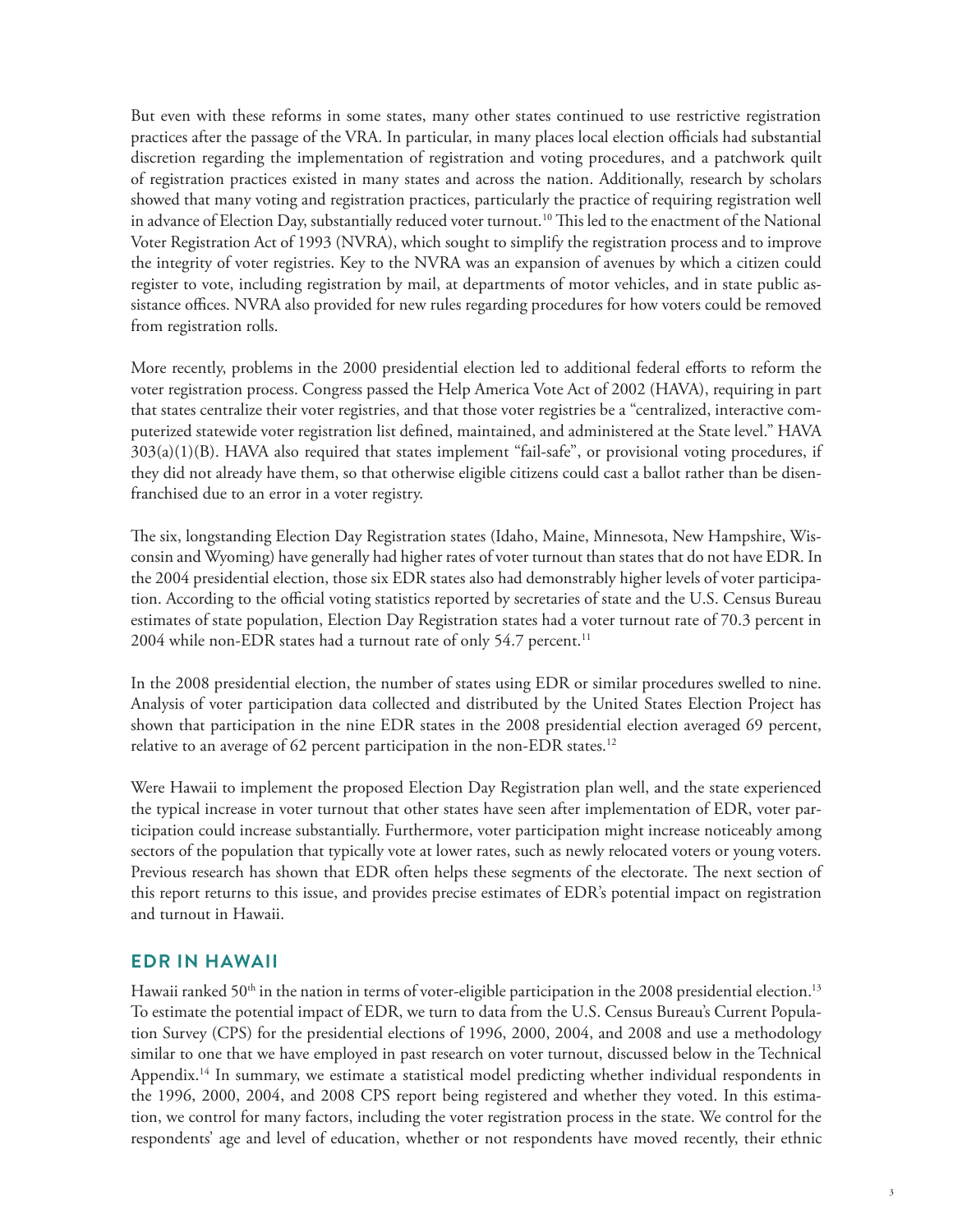background, and whether or not they are a native-born citizen or have been recently naturalized. We then use these estimates to simulate what turnout would have been in Hawaii if the state had used Election Day Registration in these four elections, and we compute the number of additional voters Hawaii would have had in the 2008 election with Election Day Registration.<sup>15</sup>

Estimates of EDR's potential effect on voter turnout in the presidential elections in Hawaii are provided in Table 1. The analysis presented here predicts a 5.3 percent increase in voter turnout in future presidential elections were Hawaii to adopt EDR.

Our analysis suggests other substantial increases in voter turnout for those who might be most a#ected by EDR:

- Turnout among those aged 18 to 25 could increase by 9.2 percent under EDR.
- Turnout for those who have moved in the last six months could increase by 7.3 percent under EDR.
- Over 33,000 additional citizens who do not have college degrees would vote compared to almost 14,500 new voters with college degrees.

Thus, those eligible citizens who are most typically affected by Election Day Registration in other states would also be strongly affected in Hawaii.

# **CONCLUSION**

One of the more consistent conclusions in the study of turnout over the last 35 years has been that making the registration and voting process easier will increase turnout among eligible voters.16 Our analysis of the impact of Election Day Registration in Hawaii is merely another piece of evidence supporting this claim. By comparing voter turnout in states with EDR and states without EDR, we have estimated the impact Election Day Registration would have in Hawaii. Adoption of EDR could raise turnout by 5.3 percent according to our estimates; it could raise turnout substantially more among groups such as young voters and voters who have moved in the period preceding the election.

The trend in the United States has been to ease the barrier that registration places on voting by moving the deadline closer to Election Day. Moving towards Election Day Registration would ease that barrier for thousands of citizens in Hawaii, and bring more participants into the democratic process.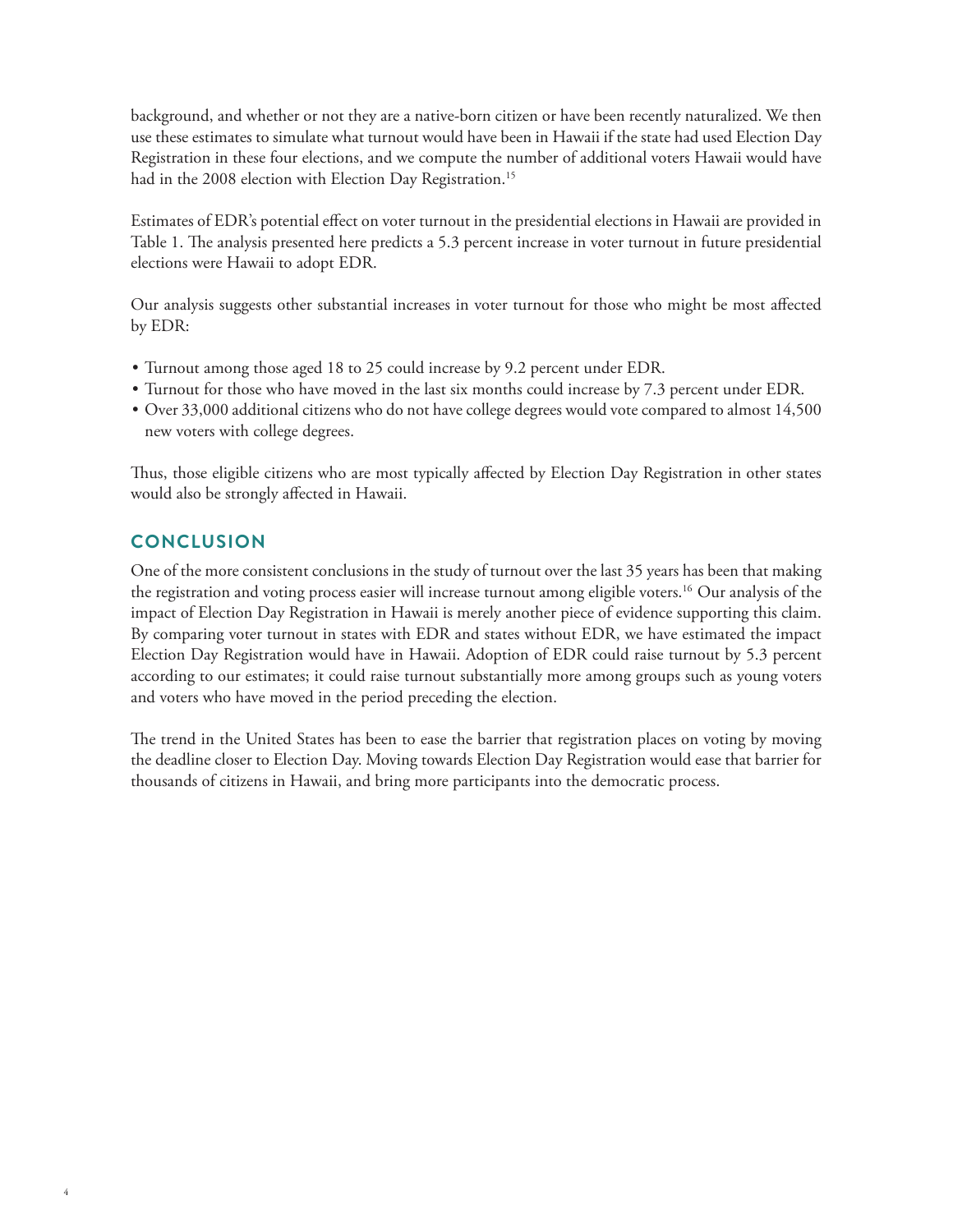# **TECHNICAL APPENDIX**

To estimate the impact of EDR in Hawaii we analyzed individual survey data collected by the Census Bureau. Each month the Census Bureau surveys approximately 50,000 households in the Current Population Survey. In even-numbered years the November survey includes a battery of questions asking respondents whether or not they were registered to vote, how they registered, and if they voted. The CPS is considered to be the "gold standard" of datasets for analyzing individual-level factors a#ecting turnout, and turnout across states. The Census Bureau has a higher response rate than any other survey and the sample size is large enough to draw statistically valid samples within a state. Whereas the typical media poll might have 1,500 respondents nationwide, the November 2008 CPS included 1,537 respondents from Hawaii. And to increase our statistical power even more, we pooled the CPS from the presidential elections of 1996, 2000, 2004, and 2008, giving us over 4,800 respondents from Hawaii, and over 278,000 respondents in total. Our model incorporates factors that have been shown in extensive research on voter turnout to be cor-

|                                                     | <b>ESTIMATED</b><br>PERCENTAGE POINT<br><b>INCREASE W/ EDR</b> | <b>ESTIMATED</b><br><b>ADDITIONAL VOTES</b><br>W/EDR |
|-----------------------------------------------------|----------------------------------------------------------------|------------------------------------------------------|
| <b>Entire State</b>                                 | 5.3                                                            | 47,541                                               |
| Persons who have Moved in<br>the last 6 months      | 7.3                                                            | 6,776                                                |
| Persons Age 18-25                                   | 9.2                                                            | 11,547                                               |
| Persons Age 26-35                                   | 6.9                                                            | 10,970                                               |
| Persons Age 36-45                                   | 5.0                                                            | 8,982                                                |
| Persons Age 46-60                                   | 4.1                                                            | 9,847                                                |
| Persons Age 61-75                                   | 2.8                                                            | 3,882                                                |
| Persons Age 76-84                                   | 3.3                                                            | 2,081                                                |
| <b>Naturalized Citizens</b>                         | 5.4                                                            | 6,496                                                |
| Lower Income<br>$(\$0 - \$20,000$ household income) | 4.4                                                            | 5,515                                                |
| Middle Income (\$20,000 - \$40,000)                 | 4.8                                                            | 10,160                                               |
| Upper Income (\$40,000 - \$60,000)                  | 5.2                                                            | 9,391                                                |
| Top Income (\$60,000 and above)                     | 5.7                                                            | 22,455                                               |
| Rural                                               | 4.8                                                            | 10,839                                               |
| Urban                                               | 5.4                                                            | 36,802                                               |
| Persons with grade school education                 | 3.4                                                            | 2,632                                                |
| Persons who are high school graduates               | 4.9                                                            | 14,808                                               |
| Persons with some college                           | 5.5                                                            | 15,589                                               |
| College graduates                                   | 6.0                                                            | 14,345                                               |

#### **Table 1: SIMULATED TURNOUT INCREASES IN HAWAII UNDER EDR**

SOURCE: *COMPUTED BY AUTHORS, BASED ON ANALYSIS OF THE CURRENT POPULATION SURVEY, US BUREAU OF THE CENSUS, VARIOUS YEARS.*

related with an individual's decision on whether or not to vote. We utilize categorical variables to indicate whether or not the person is in one of six age groups: 18 to 25, 26 to 35, 36 to 45, 46 to 60, 61 to 75, or 76 to 84. We utilize categorical variables for education placing the respondent as having less than a high school degree, a high school degree, some college education, or a BA or beyond. For annual family income, we include brackets of less than \$20,000, between \$20,000 and \$40,000, between \$40,000 and \$60,000, and above \$60,000. The respondent's ethnicity is measured as white and non-Hispanic, black, Latino, or other.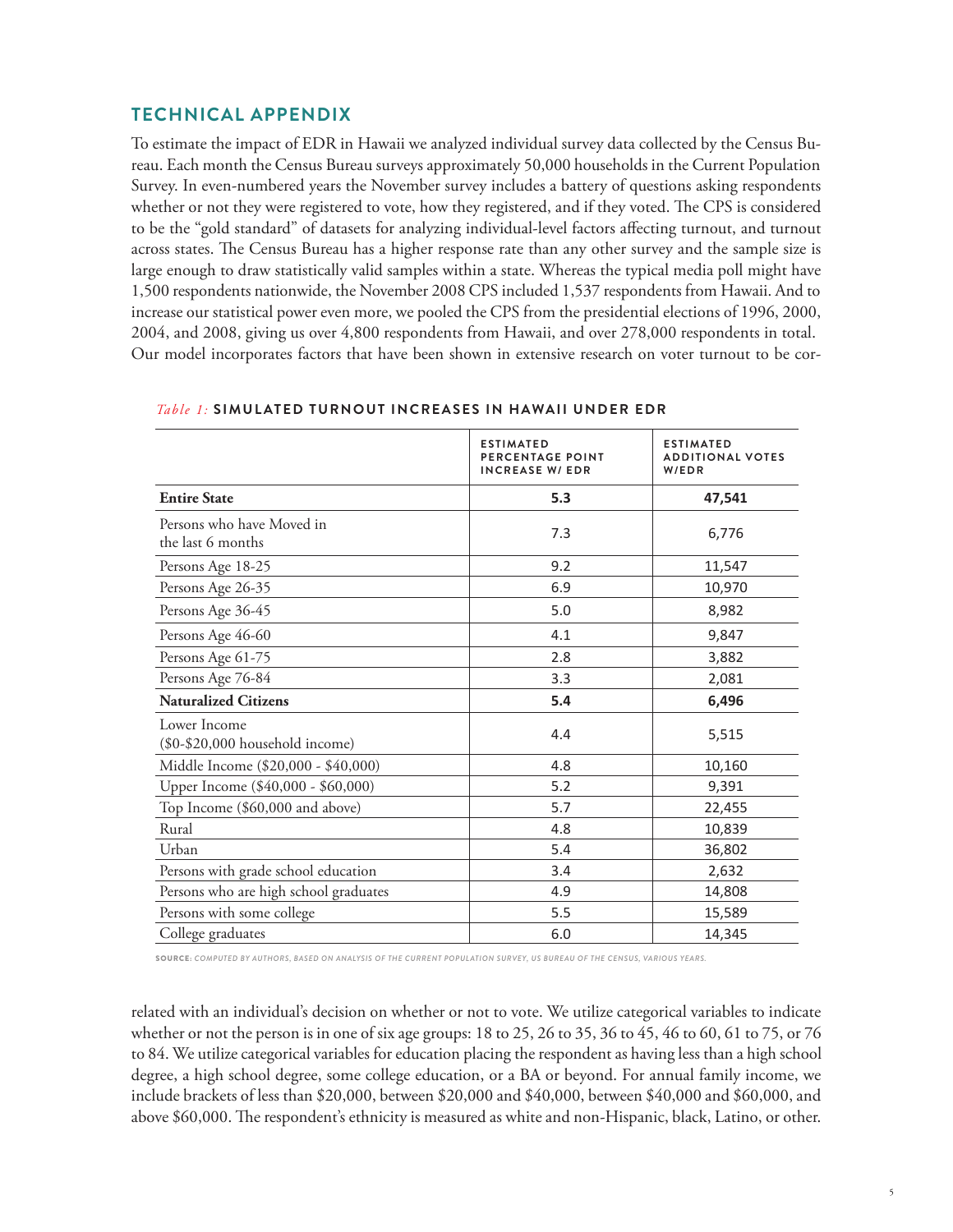We also included variables indicating whether or not the respondent was a naturalized citizen, and if so, whether they had come to the United States within 10 years of the election or within 16 years of the election. We also included a variable for whether the respondent lives in an urban or rural area. And we include a variable for whether or not the respondent moved in the six months prior to the election.

We include variables at the state level for the number of days before the election that registration closes and for the presence of a competitive election. We include three categorical variables indicating the presence (or absence), respectively, of a senate, gubernatorial, or presidential race within the state that was decided by a margin of 5 percent or less.

To be able to determine the impact of Election Day Registration on particular groups of the population, and because we expect that EDR will have larger effects on those who have the most difficulty meeting the burden of pre-election registration, we include interaction terms between the availability of EDR, and the respondent's age, education and income, as well as whether or not the respondent had moved previously and whether the respondent was a native born citizen or a naturalized citizen (and if so, whether recently immigrated or not).

Given these specifications, we estimated the model on all respondents in the CPS for the presidential election years of 1996, 2000, 2004, and 2008. And since we were estimating the model on multiple elections, to allow for differences in turnout across the elections, we included year-dummy variables. Estimating the model gave us estimates of the model parameters. We then compute the predicted probability of each respondent in our sample in Hawaii voting under that current legal conditions that is the state's requirement that voters register well before Election Day. We also compute the probability of each respondent in the sample in Hawaii voting under the counterfactual condition that Hawaii had Election Day Registration available. By aggregating those predicted probabilities over different sub-groups of interest, we are able to estimate the impact of EDR on any sub-group within the population, or we can estimate the impact of EDR on all voting age persons in Hawaii.